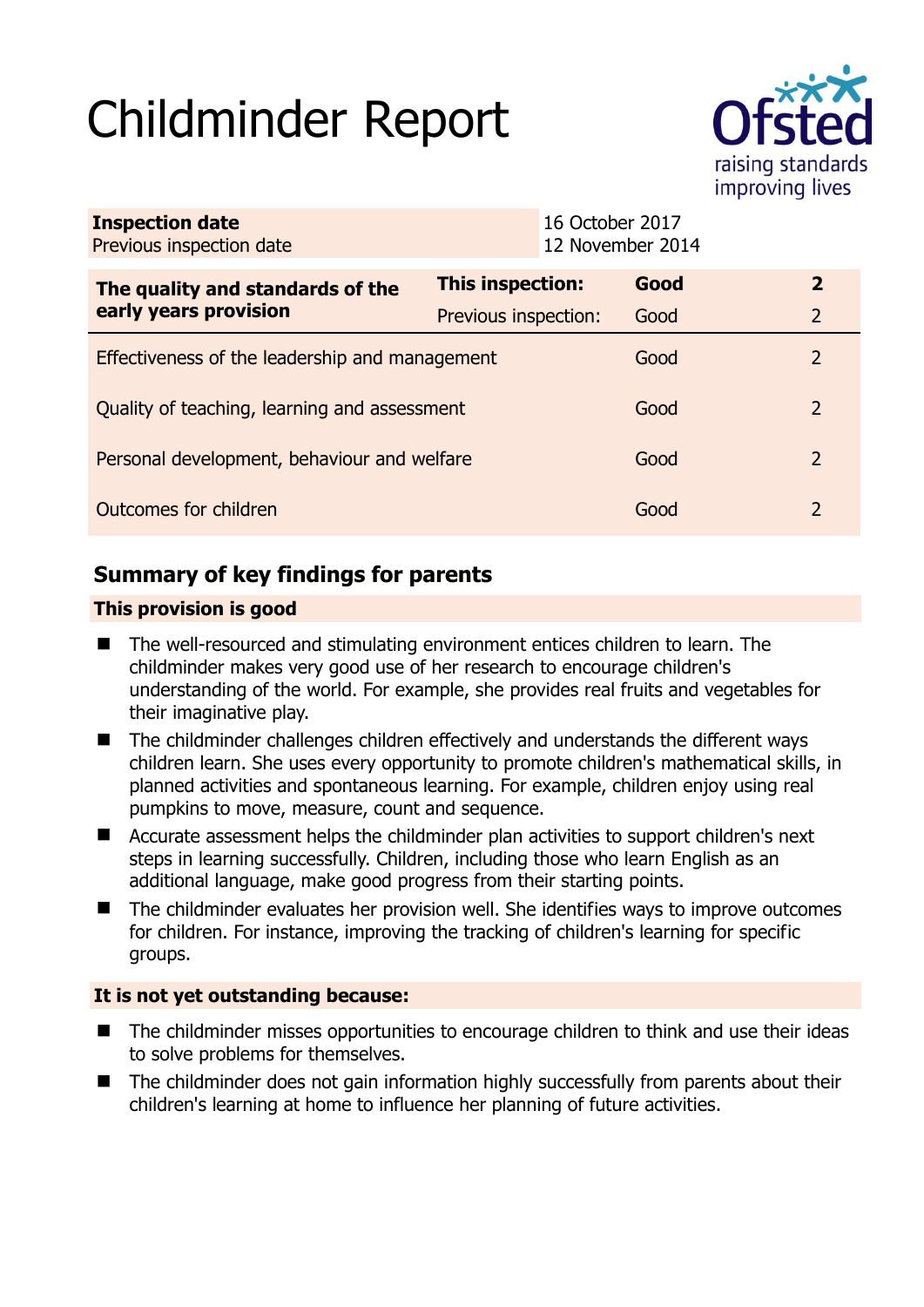## **What the setting needs to do to improve further**

#### **To further improve the quality of the early years provision the provider should:**

- help children to consider ways of solving problems for themselves
- encourage parents to share information about their children's achievements at home, to further support the planning and assessment process.

#### **Inspection activities**

- The inspector observed the childminder's interactions with children as they played inside and outside, and discussed their learning.
- The inspector considered the written views of parents and spoke to children during the inspection.
- The inspector discussed the childminder's understanding of the early years foundation stage requirements and how she evaluates the provision.
- The inspector sampled documentation, including safeguarding policies and the suitability arrangements for the childminder's assistant.

#### **Inspector**

Rachael Williams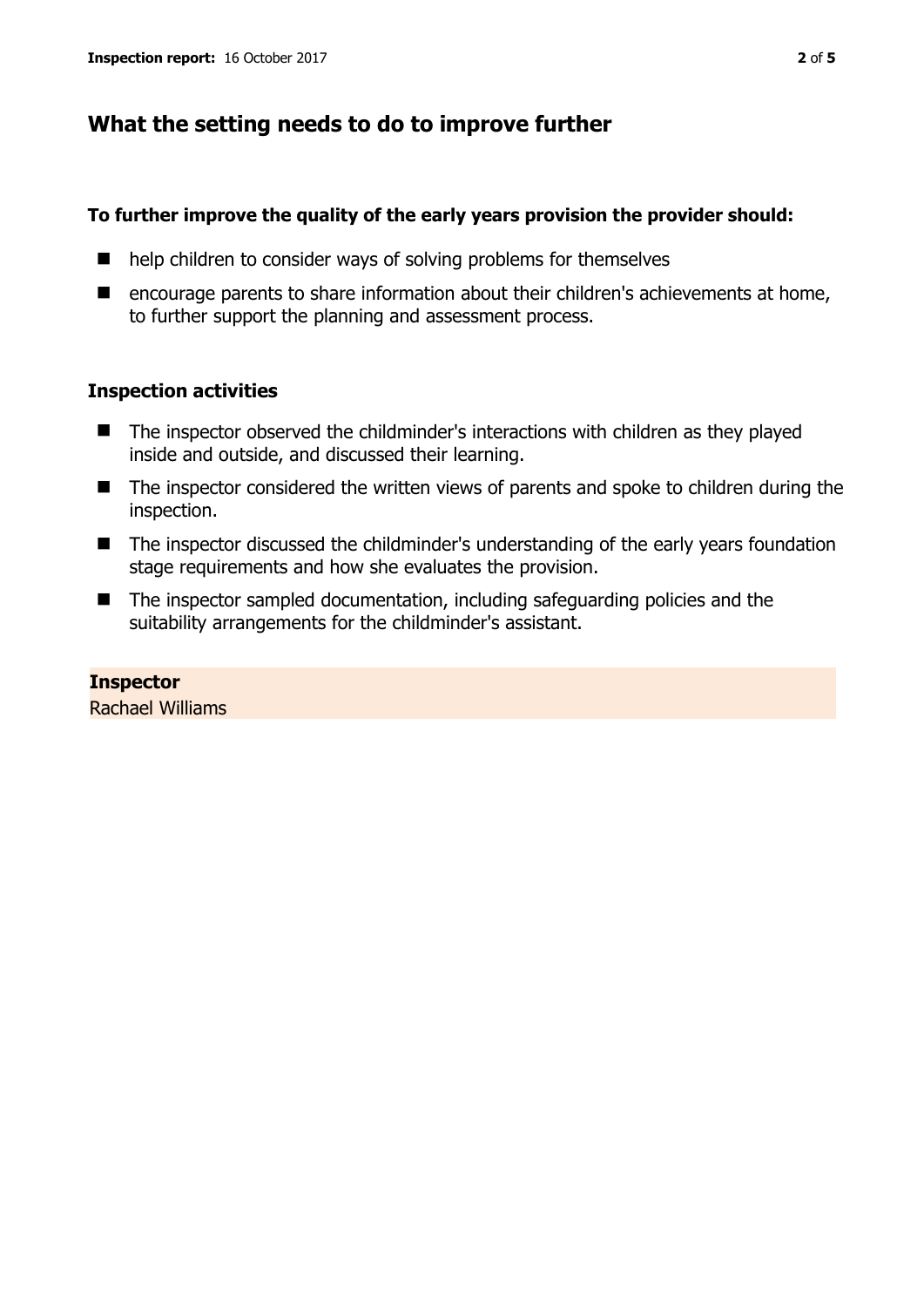# **Inspection findings**

#### **Effectiveness of the leadership and management is good**

The arrangements for safeguarding are effective. The childminder uses her risk assessments well to provide a safe and secure environment for children to explore. She uses her training effectively to enable herself and her assistant to follow robust procedures to report any concerns about a child's welfare. The childminder uses good systems to ensure the suitability and professional development of her assistant. She models good practice, helping her assistant build confidence in her abilities. The childminder provides parents with good information about their children's learning and offers ideas on how to support learning at home.

## **Quality of teaching, learning and assessment is good**

Children explore confidently. They show great interest in the broad range of real fruits and vegetables and transport them to different areas within the play space, making choices about their learning. Older children communicate well, for example, they explain how they sprinkle the oats to make it rain on the pears. The childminder uses her training and research well to expand children's experiences. For example, children thoroughly enjoy the wooden 'song spoons' and use the pictures to choose their favourite songs to sing. The childminder uses boys' interest in imaginative play well to support their early writing skills. For example, she encourages them to use chalk to create roads on the patio.

#### **Personal development, behaviour and welfare are good**

Children build positive relationships with the caring childminder and behave well. The childminder gathers good information from parents, helping her to meet children's care needs effectively. For example, she works closely with parents to ensure children feel emotionally secure before moving on to toilet training. Children have good opportunities to learn about healthy lifestyles. For instance, 'Cooking Friday 'provides children with opportunities to explore healthy foods and help in their preparation, such as to make soup. Children show interest in the world around them. For example, they observe the insects eating the strawberries and know not to eat the green berries.

#### **Outcomes for children are good**

The childminder prepares children well for their next stage in learning. Children are confident, motivated to learn and gain good independence. For example, they try to put on coats and shoes for outdoor play and they find their name to record their arrival. Older children count objects, such as apples, confidently and are beginning to recognise the corresponding number. Younger children persevere in tasks well, for instance, to climb in and out of boxes, and demonstrate a 'can-do' attitude. Children challenge themselves well, for example, asking to drink from a beaker and pouring their own water.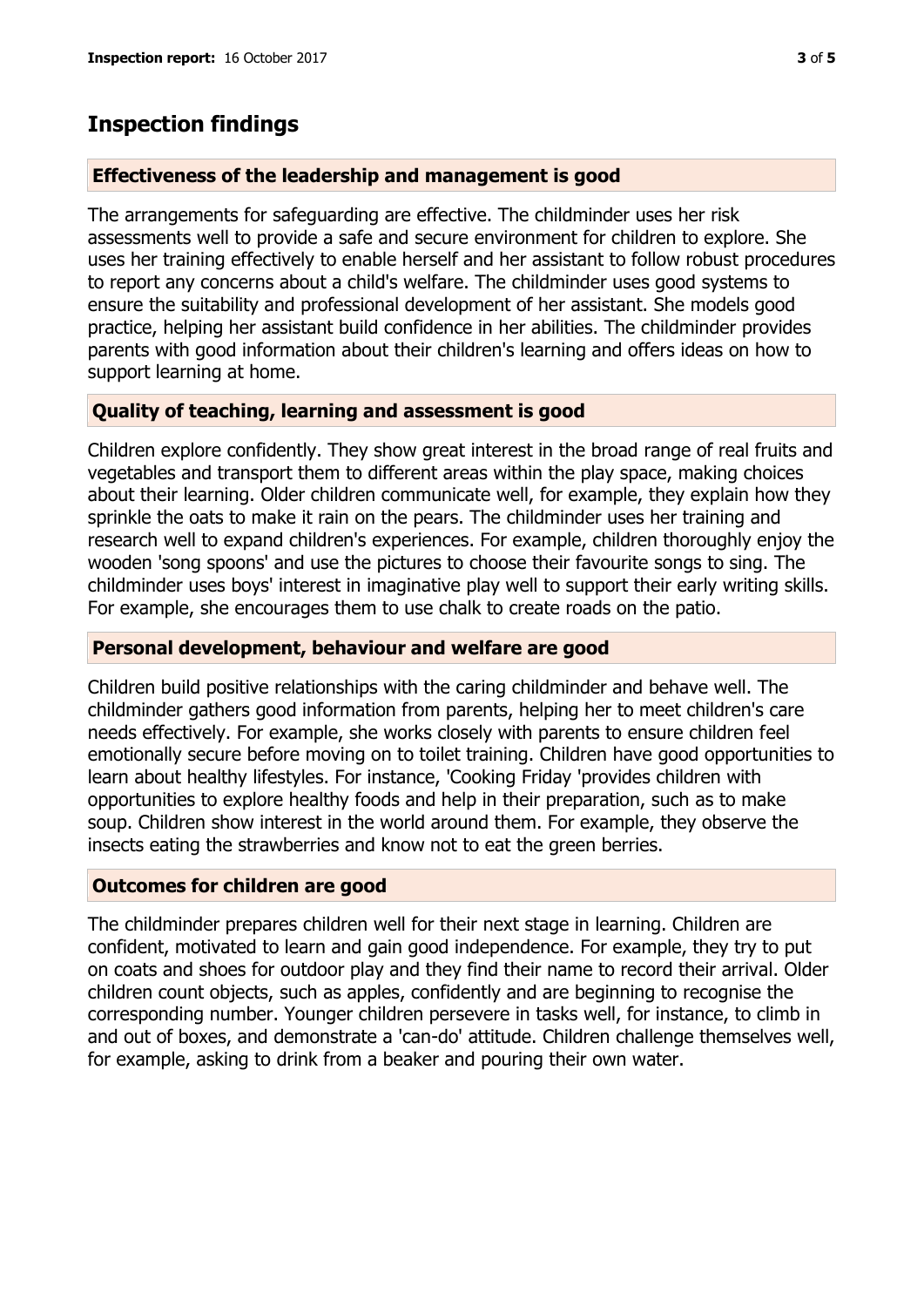## **Setting details**

| Unique reference number           | EY434291                                                                             |  |
|-----------------------------------|--------------------------------------------------------------------------------------|--|
| <b>Local authority</b>            | North Somerset                                                                       |  |
| <b>Inspection number</b>          | 1076469                                                                              |  |
| <b>Type of provision</b>          | Childminder                                                                          |  |
| Day care type                     | Childminder                                                                          |  |
| <b>Registers</b>                  | Early Years Register, Compulsory Childcare<br>Register, Voluntary Childcare Register |  |
| Age range of children             | $1 - 4$                                                                              |  |
| <b>Total number of places</b>     | 12                                                                                   |  |
| <b>Number of children on roll</b> | 9                                                                                    |  |
| Name of registered person         |                                                                                      |  |
| Date of previous inspection       | 12 November 2014                                                                     |  |
| <b>Telephone number</b>           |                                                                                      |  |

The childminder registered in 2011. She lives in Weston-super-Mare, North Somerset and works with an assistant and a co-childminder. The childminding service operates from Monday to Friday throughout the year. The childminder is in receipt of funding for the provision of free early education for children aged two, three and four years. The childminder holds qualified teacher status and the assistant has an early years qualification at level 3.

This inspection was carried out by Ofsted under sections 49 and 50 of the Childcare Act 2006 on the quality and standards of provision that is registered on the Early Years Register. The registered person must ensure that this provision complies with the statutory framework for children's learning, development and care, known as the early years foundation stage.

Any complaints about the inspection or the report should be made following the procedures set out in the guidance 'Complaints procedure: raising concerns and making complaints about Ofsted', which is available from Ofsted's website: www.gov.uk/government/organisations/ofsted. If you would like Ofsted to send you a copy of the guidance, please telephone 0300 123 4234, or email enquiries@ofsted.gov.uk.